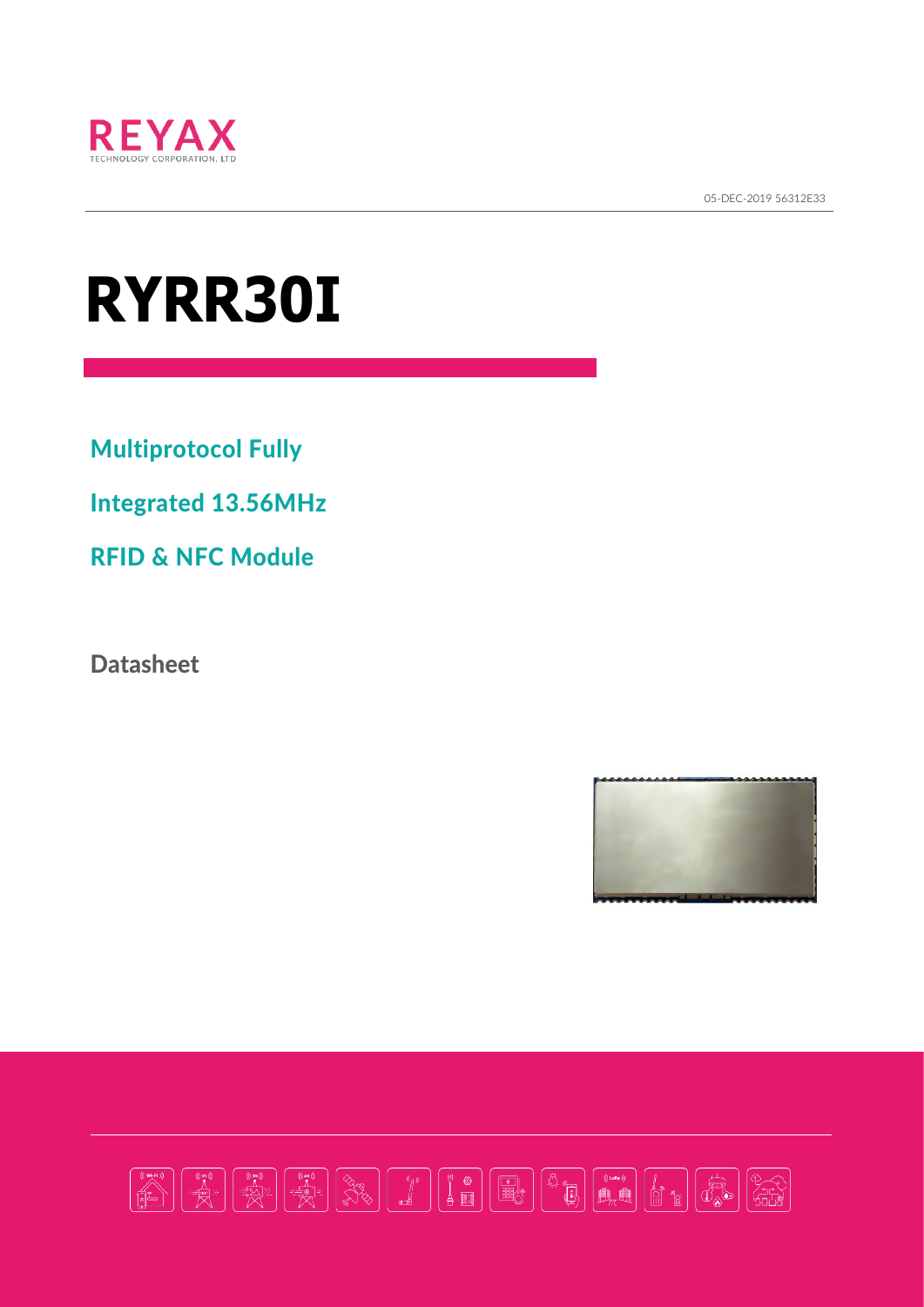## PRODUCT DESCRIPTION

The RYRR30I module is a 13.56-MHz RFID and Near Field Communication (NFC) system. Built-in programming options make the device suitable for a wide range of applications for proximity and vicinity identification systems.

## FEATURES

- Supports Near Field Communication (NFC) Standards NFCIP-1 (ISO/IEC 18092) Active P2P.
- Completely Integrated Protocol Handling for ISO15693, ISO14443A, ISO14443B and FeliCa.
- Capacitive sensing Wake-up
- ST ST25R3911B NFC/RFID Engine.
- Firmware upgrade via UART Interface.
- Operation Temperature range: -40 to +85°C.

## APPLICATIONS

- RFID cards Reader
- EV charger
- Mobile Devices Near Field Communication





**REYAX**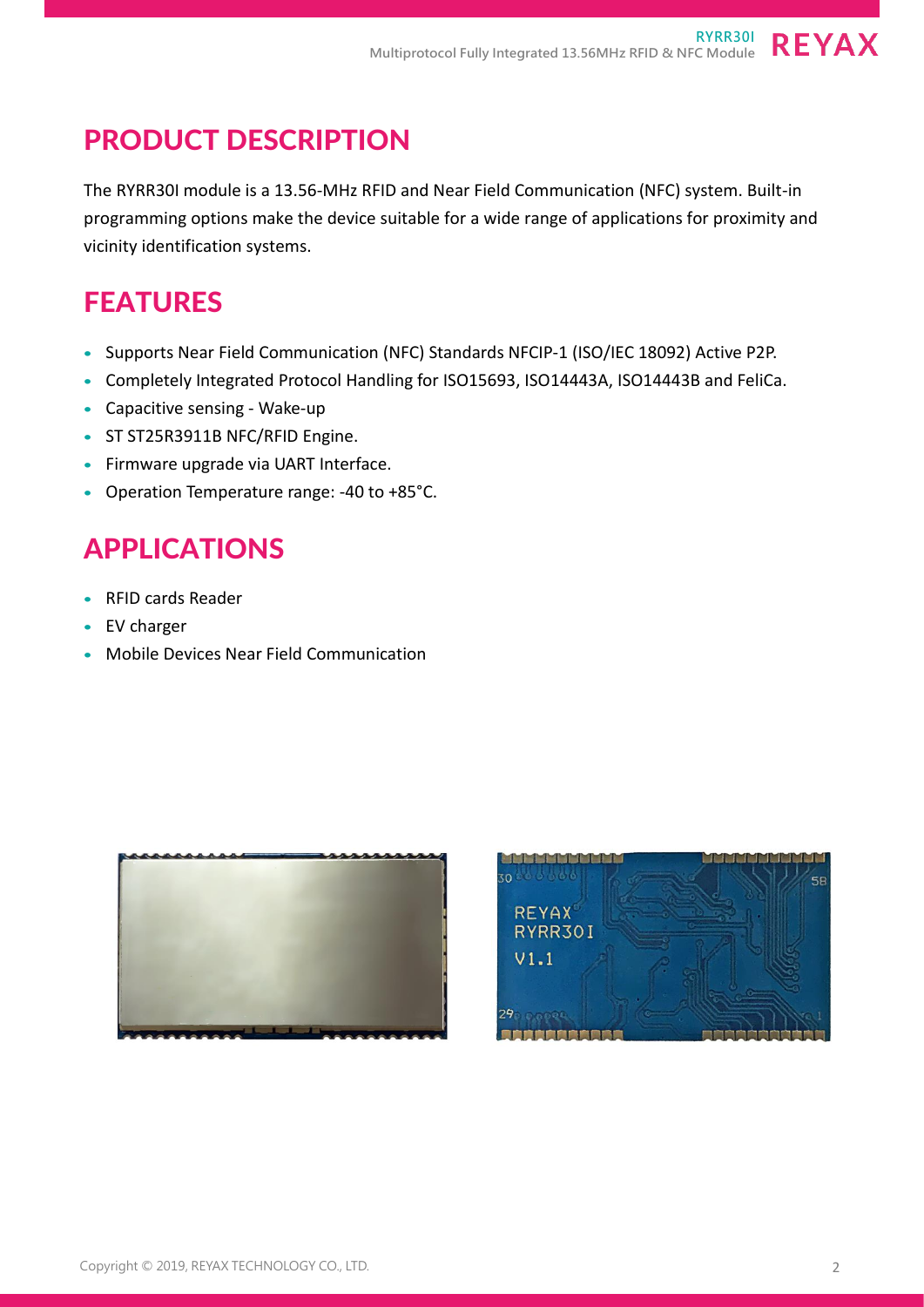| <b>Item</b>                  | Min.      | <b>Typical</b> | Max.       | <b>Unit</b>  | Condition                     |
|------------------------------|-----------|----------------|------------|--------------|-------------------------------|
| <b>Operation Voltage</b>     | 3         | 3.3            | 3.6        | V            | <b>VDD</b>                    |
| <b>V</b> OH                  | $0.9*VDD$ | <b>VDD</b>     | <b>VDD</b> | V            | TXD High-level output voltage |
| VOL                          | 0         | $\mathbf{0}$   | $0.1*VDD$  | V            | TXD Low-level output voltage  |
| <b>V<sub>IH</sub></b>        | $0.7*VDD$ | 3.3            | <b>VDD</b> | V            | RXD High-level input voltage  |
| VIL                          | 0         | 0              | $0.3*VDD$  | V            | RXD Low-level input voltage   |
| <b>RF Output Power</b>       |           |                | 30         | dBm          |                               |
| <b>RF Transmit</b>           |           | 550            |            | mA           |                               |
| Peak current                 |           |                |            |              |                               |
| <b>Average Current</b>       |           | 150            |            | mA           |                               |
| <b>Communication Range</b>   |           | 5              |            | cm           | Standard card                 |
| <b>Reset Time</b>            |           | 100            |            | ms           |                               |
| <b>Baud Rate</b>             |           | 115200         |            | bps          | 8, N, 1                       |
| RF Frequency Range           | 13.553    | 13.56          | 13.567     | <b>MHz</b>   |                               |
| <b>Operating Temperature</b> | $-40$     | 25             | $+85$      | $^{\circ}$ C |                               |
| Antenna                      |           |                |            |              | External                      |
| <b>Dimensions</b>            |           |                |            |              | 30mm*17mm*3mm                 |
| Weight                       |           | $\overline{2}$ |            | g            |                               |

## **SPECIFICATION**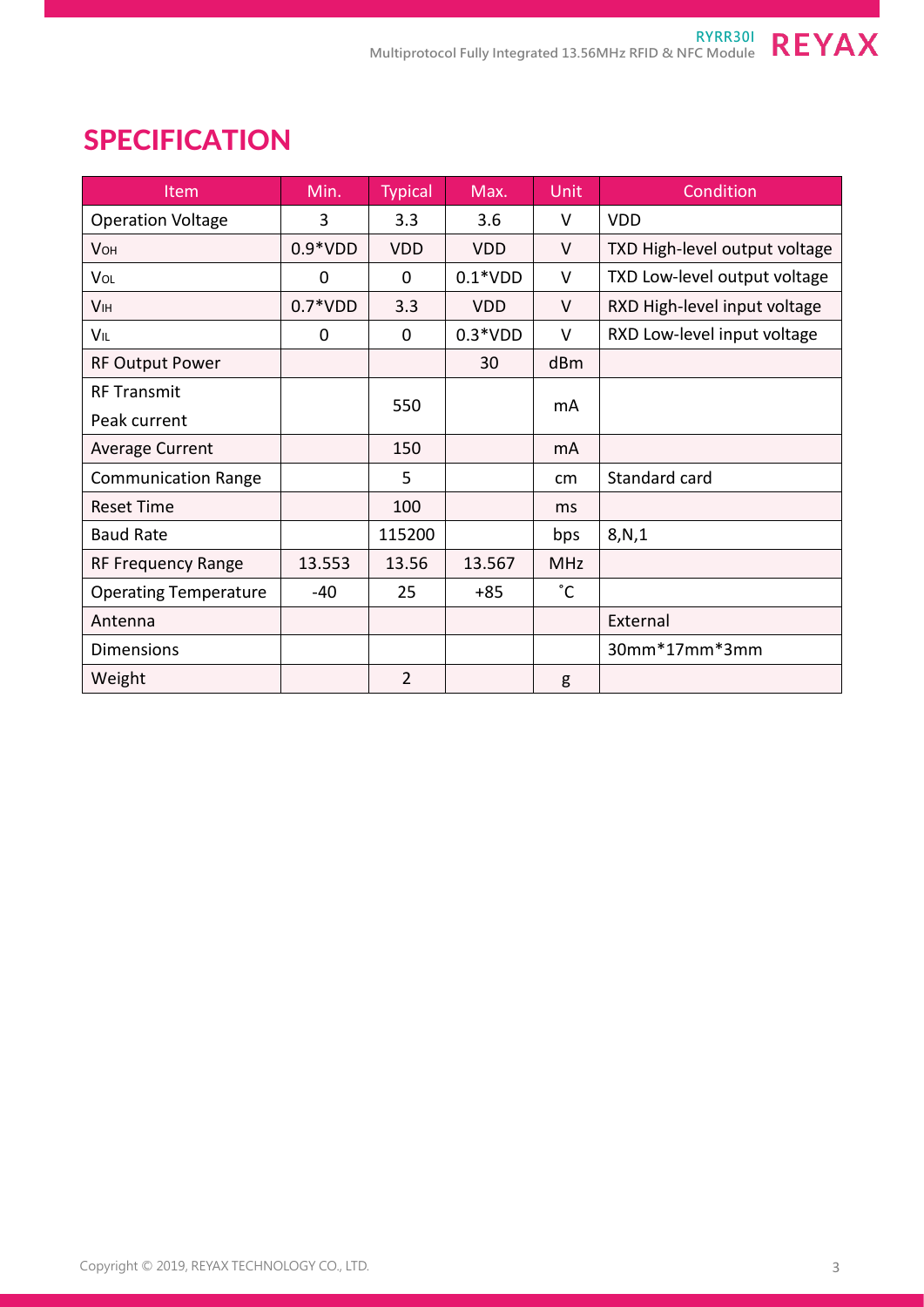# PIN DESCRIPTION



| Pin            | <b>Name</b>          | I/O            | Condition                                |  |
|----------------|----------------------|----------------|------------------------------------------|--|
| $\mathbf{1}$   | <b>JTCK</b>          | I/O            | JTCK-SWCLK, EVENTOUT                     |  |
| $\overline{2}$ | <b>GPIO Reserved</b> |                | Leave Unconnected.                       |  |
| 3              | <b>GPIO Reserved</b> |                | Leave Unconnected.                       |  |
| $\overline{4}$ | <b>GPIO Reserved</b> |                | Leave Unconnected.                       |  |
| 5              | <b>GPIO Reserved</b> |                | Leave Unconnected.                       |  |
| 6              | <b>STORAGE</b>       | $\mathbf{I}$   | Standalone mode: Storage function input. |  |
| 7              | <b>ERASE</b>         | Т              | Standalone mode: Erase function input.   |  |
| 8              | <b>GPIO Reserved</b> |                | Leave Unconnected.                       |  |
| 9              | LED ISO14443B        | O              | LED ISO14443B Indicator                  |  |
|                |                      |                | If this pin is unused, keep open.        |  |
| 10             | <b>FACTORY</b>       | $\mathsf{I}$   | Set to factory default after low 1 Sec.  |  |
| 11             | <b>NRST</b>          | $\mathbf{I}$   | Low reset                                |  |
|                |                      |                | If this pin is unused, keep open.        |  |
| 19             | <b>VDD</b>           | $\overline{1}$ | Power Supply                             |  |
| 20             | <b>VDD</b>           | Т              | Power Supply                             |  |
| 21             | <b>GND</b>           |                | Ground                                   |  |
| 22             | <b>CSO</b>           | $\Omega$       | Capacitor sensor output,                 |  |
|                |                      |                | If this pin is unused, keep open.        |  |
| 23             | RFO1                 | $\mathsf{O}$   | Antenna driver output                    |  |
| 24             | RFO <sub>2</sub>     | $\mathsf{O}$   | Antenna driver output                    |  |
| 25             | <b>TRIM1 3</b>       | I/O            | Input to trim antenna resonant circuit   |  |
|                |                      |                | If this pin is unused, keep open.        |  |
| 26             | TRIM2 3              | I/O            | Input to trim antenna resonant circuit   |  |
|                |                      |                | If this pin is unused, keep open.        |  |
| 27             | <b>TRIM1 2</b>       | I/O            | Input to trim antenna resonant circuit   |  |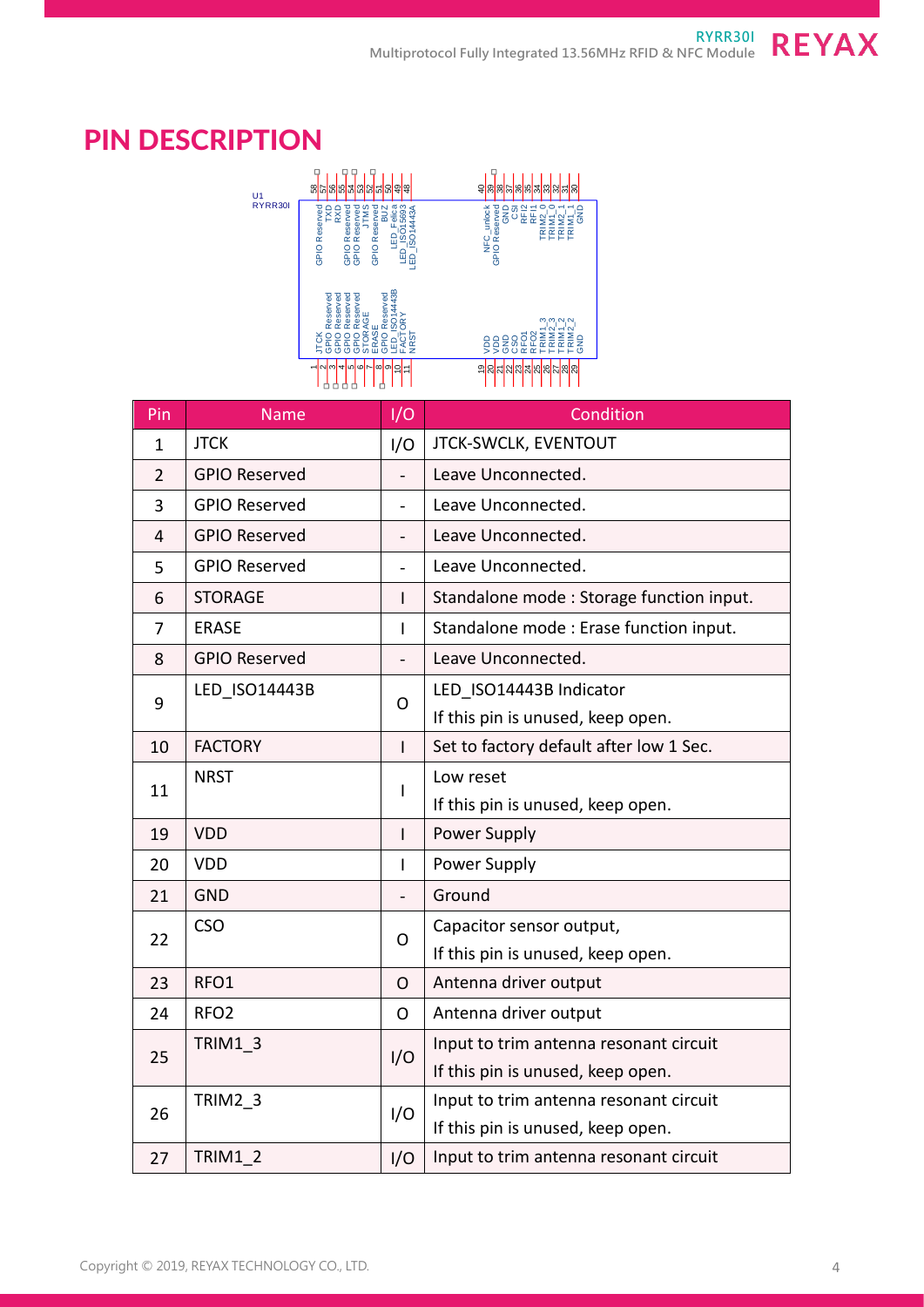|    |                      |                          | If this pin is unused, keep open.      |  |
|----|----------------------|--------------------------|----------------------------------------|--|
| 28 | <b>TRIM2 2</b>       | I/O                      | Input to trim antenna resonant circuit |  |
|    |                      |                          | If this pin is unused, keep open.      |  |
| 29 | <b>GND</b>           | $\overline{a}$           | Ground                                 |  |
| 30 | <b>GND</b>           |                          | Ground                                 |  |
| 31 | <b>TRIM1 1</b>       | I/O                      | Input to trim antenna resonant circuit |  |
|    |                      |                          | If this pin is unused, keep open.      |  |
| 32 | <b>TRIM2 1</b>       | I/O                      | Input to trim antenna resonant circuit |  |
|    |                      |                          | If this pin is unused, keep open.      |  |
| 33 | TRIM1 0              | I/O                      | Input to trim antenna resonant circuit |  |
|    |                      |                          | If this pin is unused, keep open.      |  |
| 34 | TRIM2 0              | I/O                      | Input to trim antenna resonant circuit |  |
|    |                      |                          | If this pin is unused, keep open.      |  |
| 35 | RFI1                 | $\mathbf{I}$             | RF Receiver input.                     |  |
| 36 | RFI <sub>2</sub>     | L                        | RF Receiver input.                     |  |
| 37 | <b>CSI</b>           | $\mathsf{l}$             | Capacitor sensor input.                |  |
|    |                      |                          | If this pin is unused, keep open.      |  |
| 38 | <b>GND</b>           |                          | Ground                                 |  |
| 39 | <b>GPIO Reserved</b> |                          | Leave Unconnected.                     |  |
| 40 | Lock/Unlock          | O                        | Lock/Unlock Indicator                  |  |
| 48 | LED ISO14443A        | O                        | LED ISO14443A Indicator                |  |
|    |                      |                          | If this pin is unused, keep open.      |  |
| 49 | LED ISO15693         | O                        | LED ISO15693 Indicator                 |  |
|    |                      |                          | If this pin is unused, keep open.      |  |
| 50 | LED Felica           | O                        | LED Felica Indicator                   |  |
|    |                      |                          | If this pin is unused, keep open.      |  |
| 51 | <b>BUZ</b>           | O                        | <b>BUZZER Indicator</b>                |  |
|    |                      |                          | If this pin is unused, keep open.      |  |
| 52 | <b>GPIO Reserved</b> |                          | Leave Unconnected.                     |  |
| 53 | <b>JTMS</b>          | I/O                      | <b>JTMS-SWDIO, EVENTOUT</b>            |  |
| 54 | <b>GPIO Reserved</b> |                          | Leave Unconnected.                     |  |
| 55 | <b>GPIO Reserved</b> | $\overline{\phantom{0}}$ | Leave Unconnected.                     |  |
| 56 | <b>RXD</b>           | $\mathbf{I}$             | <b>UART Data Input</b>                 |  |
| 57 | <b>TXD</b>           | O                        | <b>UART Data Output</b>                |  |
| 58 | <b>GPIO Reserved</b> |                          | Leave Unconnected.                     |  |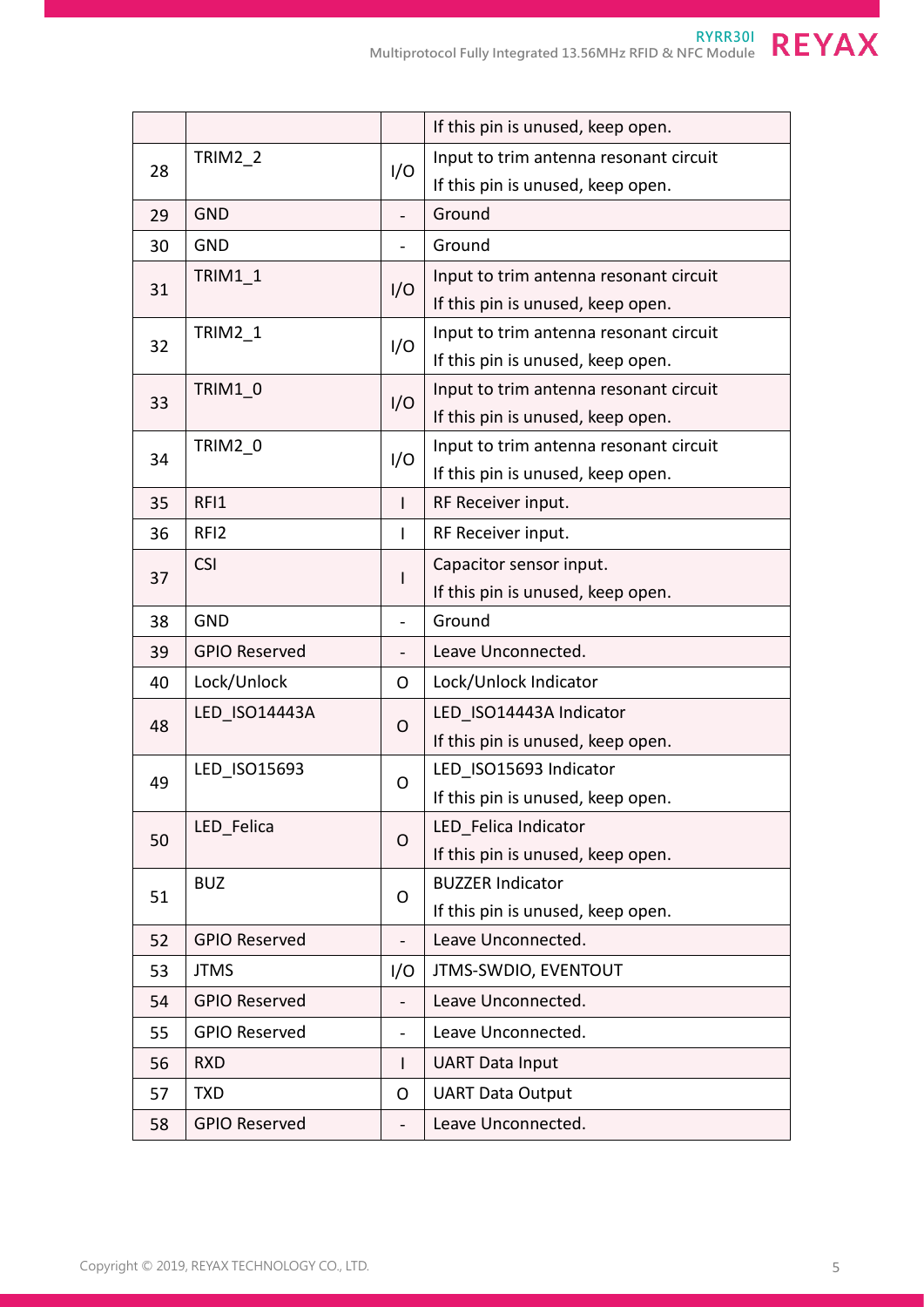## **REYAX**

## APPLICATION SCHEMATIC

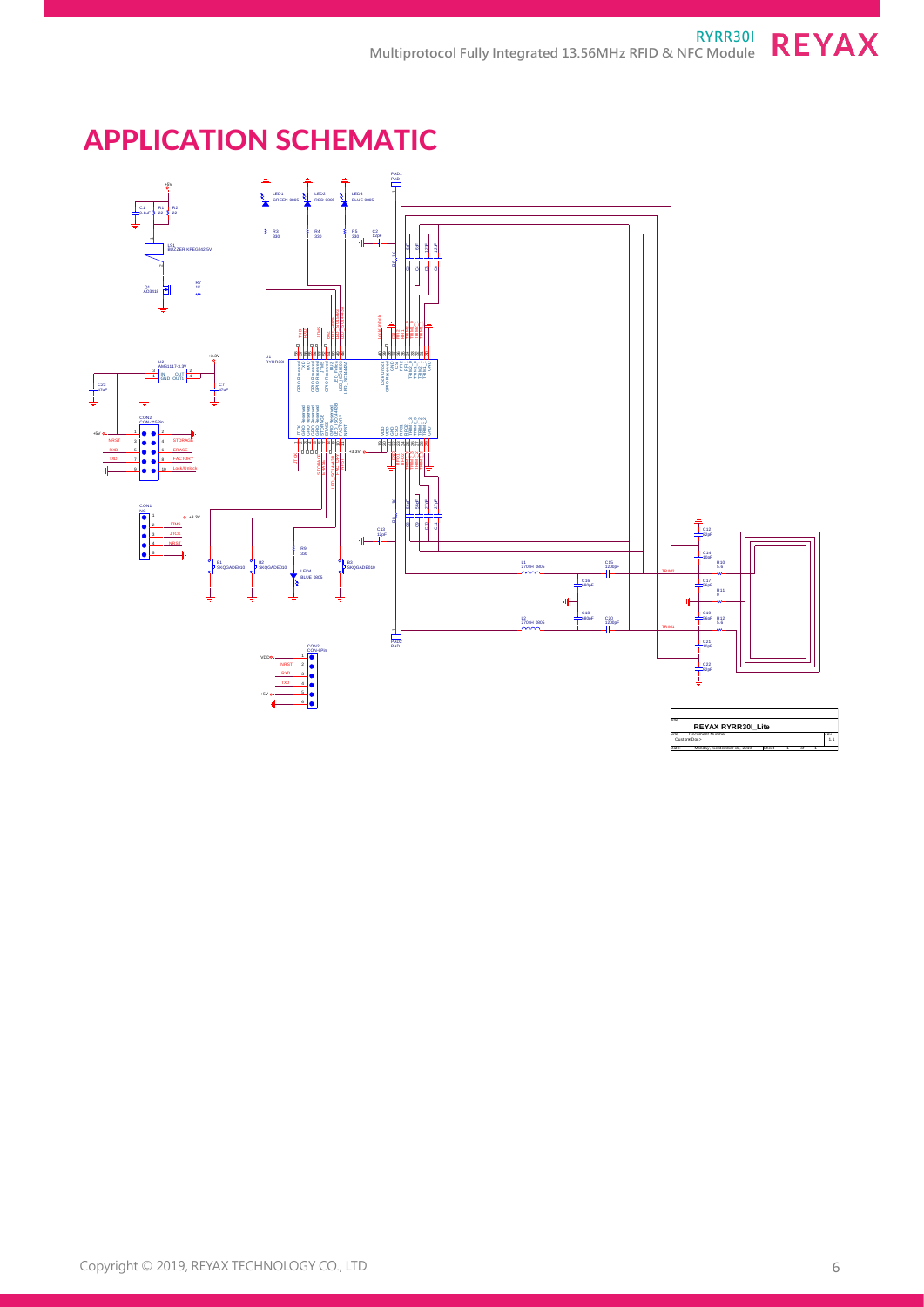#### REFLOW SOLDERING

Consider the "IPC-7530 Guidelines for temperature profiling for mass soldering (reflow and wave) processes, published 2001.

#### **Preheat phase**

Initial heating of component leads and balls. Residual humidity will be dried out. Please note that this preheat phase will not replace prior baking procedures.

- Temperature rise rate: max.  $3 °C/s$ . If the temperature rise is too rapid in the preheat phase it may cause excessive slumping.
- Time: 60 120 s. If the preheat is insufficient, rather large solder balls tend to be generated. Conversely, if performed excessively, fine balls and large balls will be generated in clusters.
- End Temperature: 150 200 °C. If the temperature is too low, non-melting tends to be caused in areas containing large heat capacity.

#### **Heating/ Reflow phase**

The temperature rises above the liquidus temperature of 217°C. Avoid a sudden rise in temperature as the slump of the paste could become worse.

- Limit time above 217 °C liquidus temperature: 40 60 s
- Peak reflow temperature: 245 °C

#### **Cooling phase**

A controlled cooling avoids negative metallurgical effects (solder becomes more brittle) of the solder and possible mechanical tensions in the products. Controlled cooling helps to achieve bright solder fillets with a good shape and low contact angle.

• Temperature fall rate: max 4 °C/s. To avoid falling off, the REYAX RYRR30I module should be placed on the topside of the motherboard during soldering.



**Recommended soldering profile**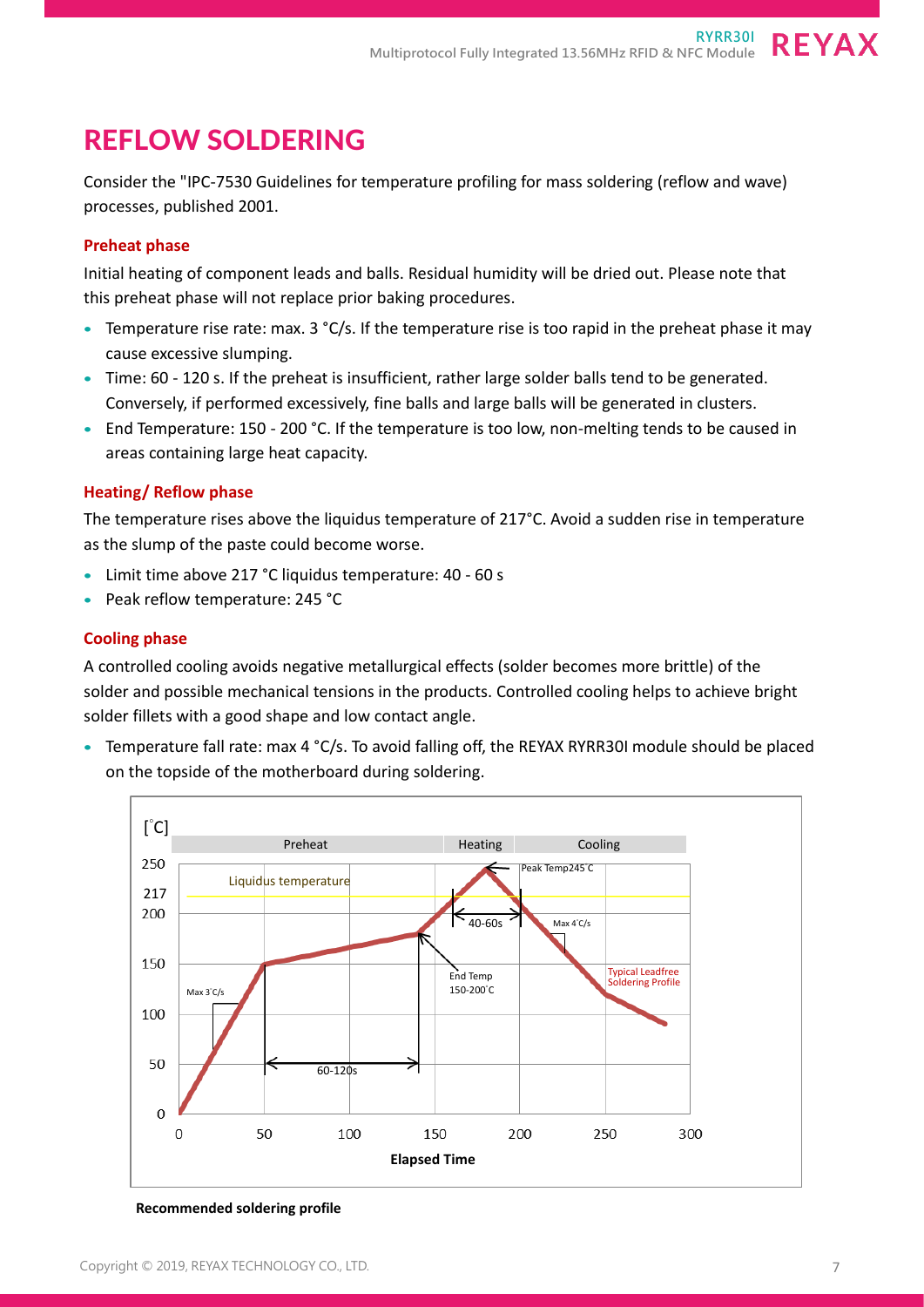

#### DIMENSIONS

unit : mm